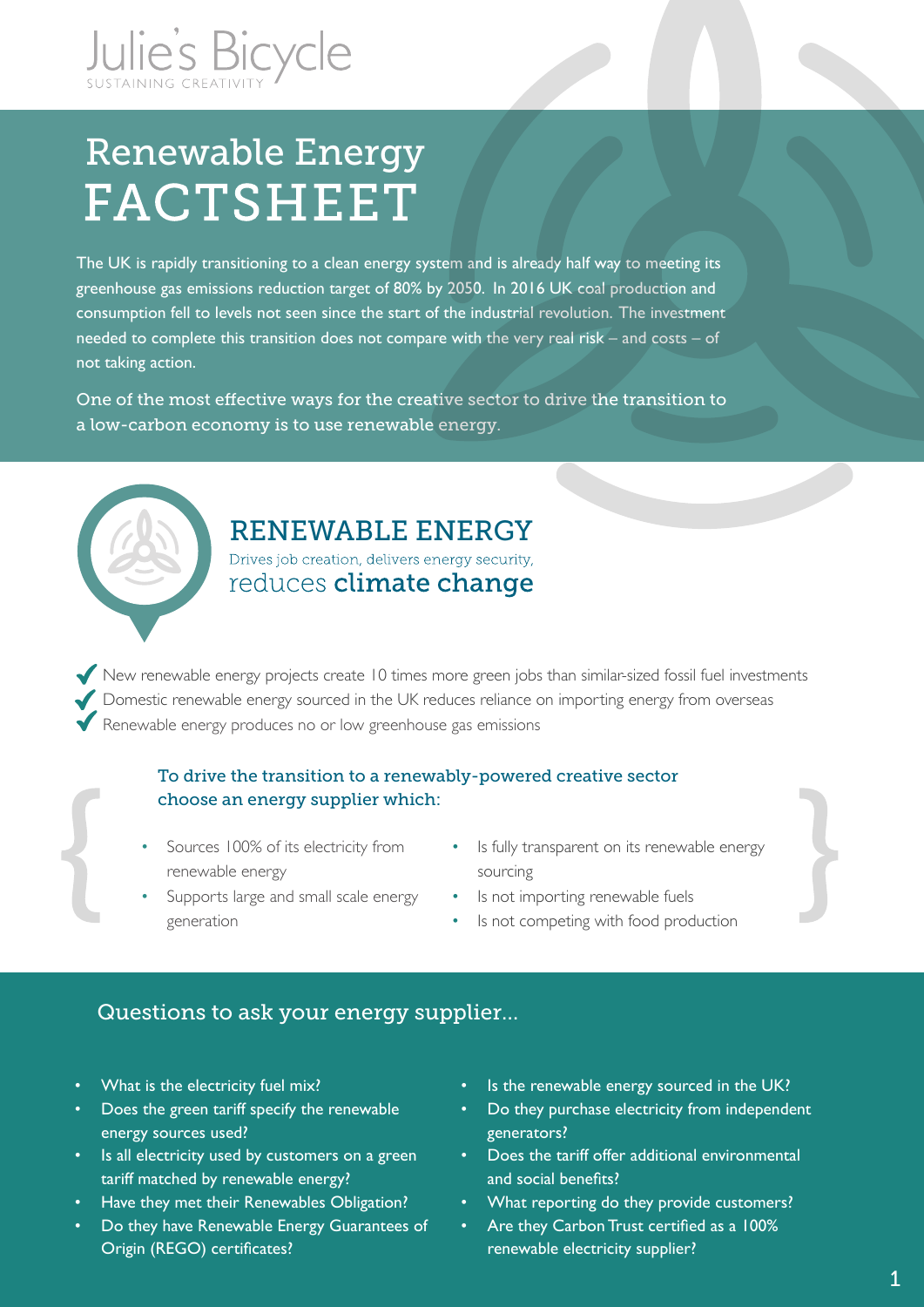### llie's Bic ycle

# **UK Renewable Energy SUPPLIERS**

| <b>Renewable Energy</b><br><b>Suppliers</b> | % Renewable | % Hydro        | % Wind           | % Solar        | % Anaerobic<br>Digestion | % Biomass      | % Thermal |
|---------------------------------------------|-------------|----------------|------------------|----------------|--------------------------|----------------|-----------|
| <b>Bulb</b>                                 | 100         | 85             | $\mathbf{0}$     | 0              | 15                       | 0.             | Ο.        |
| Ecotricity                                  | 100         | 20             | 80               | $\overline{0}$ | $\overline{0}$           | 0              | O.        |
| Good Energy                                 | 100         | $\overline{4}$ | 53               | 24             | 9                        | $\overline{0}$ | Ο,        |
| Green Star Energy                           | 100         | Yes            | Yes              | n/a            | n/a                      | n/a            | n/a       |
| Octopus Energy                              | 97          | n/a            | n/a              | <b>Yes</b>     | <b>Yes</b>               | n/a            | n/a       |
| Opus Energy                                 | 96          | <b>Yes</b>     | Yes <sup>1</sup> | <b>Yes</b>     | n/a                      | Yes            | n/a       |
| SmartestEnergy                              | 93          | 34.8           | 32.3             | 3.9            | 7                        | 2.8            | 7.3       |
| Solarplicity                                | 100         | 29             | 27               | 13             | 31                       | $\overline{0}$ | Ο,        |

*The figures in this table are taken from the supplier's latest fuel mix disclosures (updated August 2017)*



#### Energy Supplier Obligations

- Electricity suppliers are obligated to source an amount of renewable energy per megawatt generated.
- They are also obligated to disclose their fuel mix annually, allowing you to choose a provider based on your preference of energy source.

FACT

## A quarter of UK electricity is generated from renewable energy

#### Green Tariffs

- UK energy suppliers are legally obligated to source a portion of their electricity from renewable energy sources under the Renewables Obligation. Customers should be cautious of suppliers who sell such green electricity as a premium 'green energy' tariff and do not source additional renewable electricity supplies.
- In addition to selling the green electricity to the consumer, suppliers may sell Renewable Obligations Certificates to another energy supplier who has failed to meet their quota, rather than 'retiring' the certificate from the marketplace.

Ensure when buying a **green tariff** that your energy supplier is matching your usage and retiring the associated Renewables Obligation Certificates (ROCs)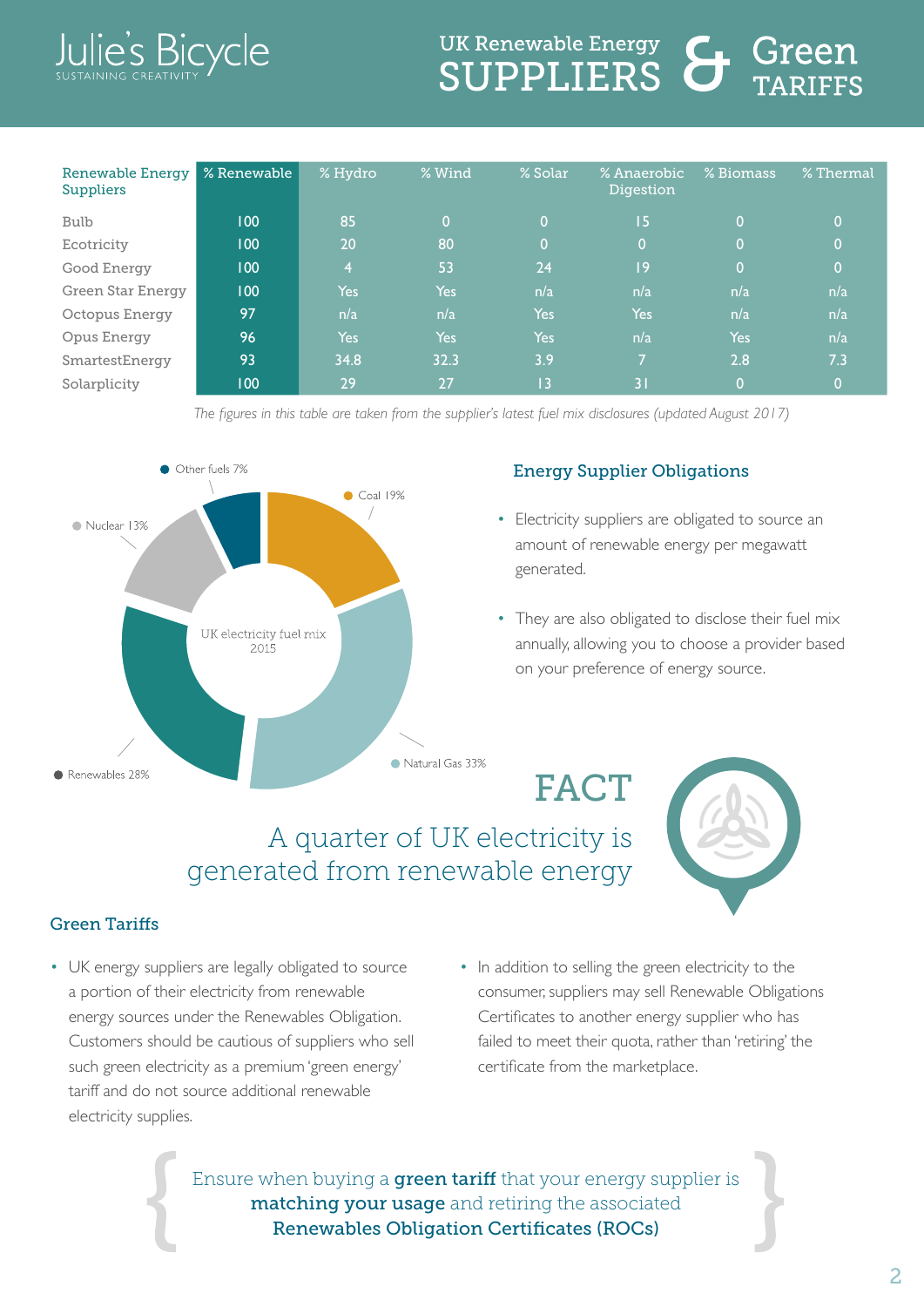## UK Greenhouse Gas Emissions

The UK is about half-way towards its climate change target to reduce greenhouse gas emissions by 80% by 2050. It is uncertain if the UK will meet its target to source 15% of all energy (electricity, heating and transport) from renewable energy sources by 2020.



FACT

Renewable energy procurement and on-site generation together with energy efficiency measures offer one of the easiest and most effective means to reduce greenhouse gas emissions

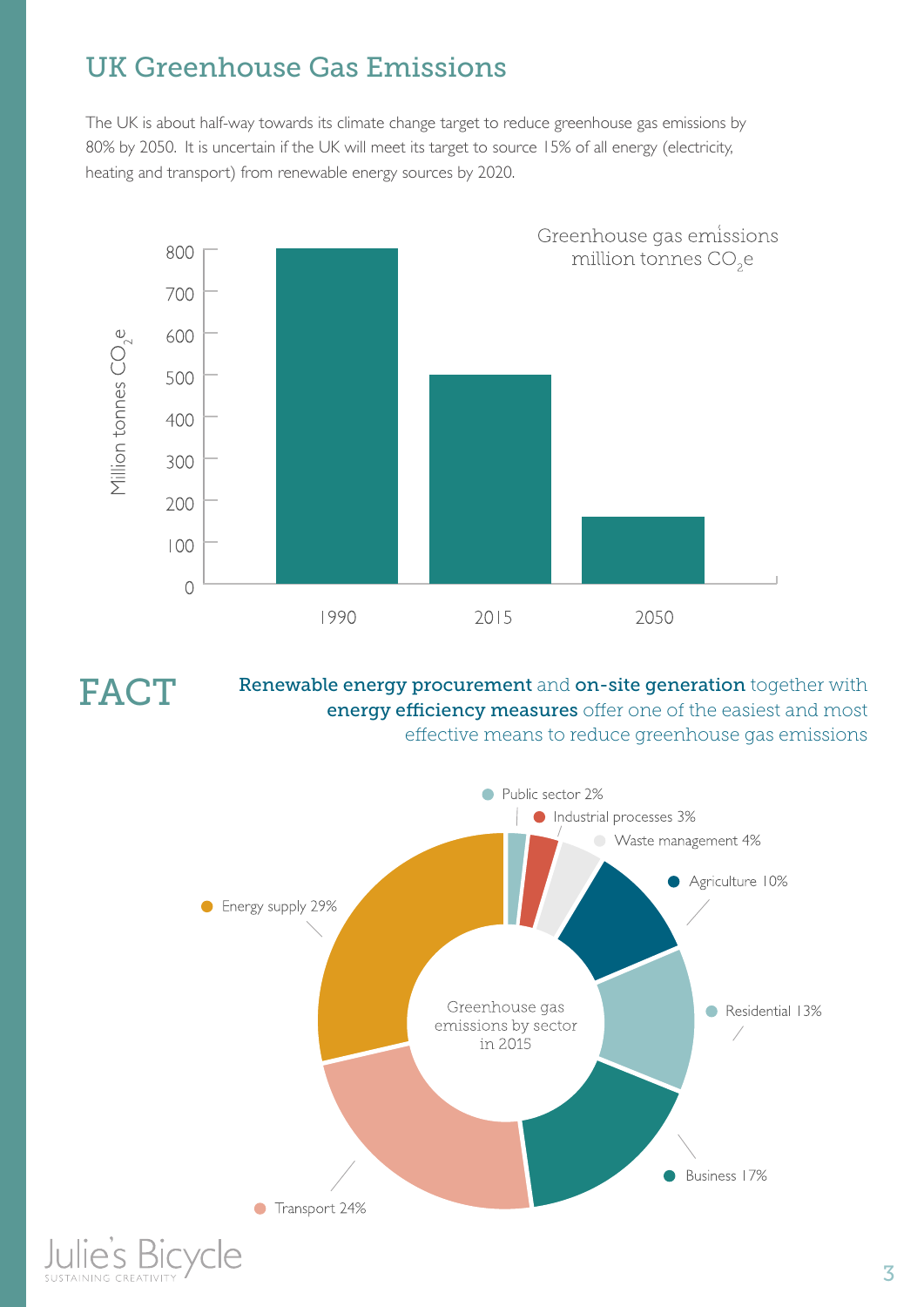## UK Renewable Energy Mix By Type



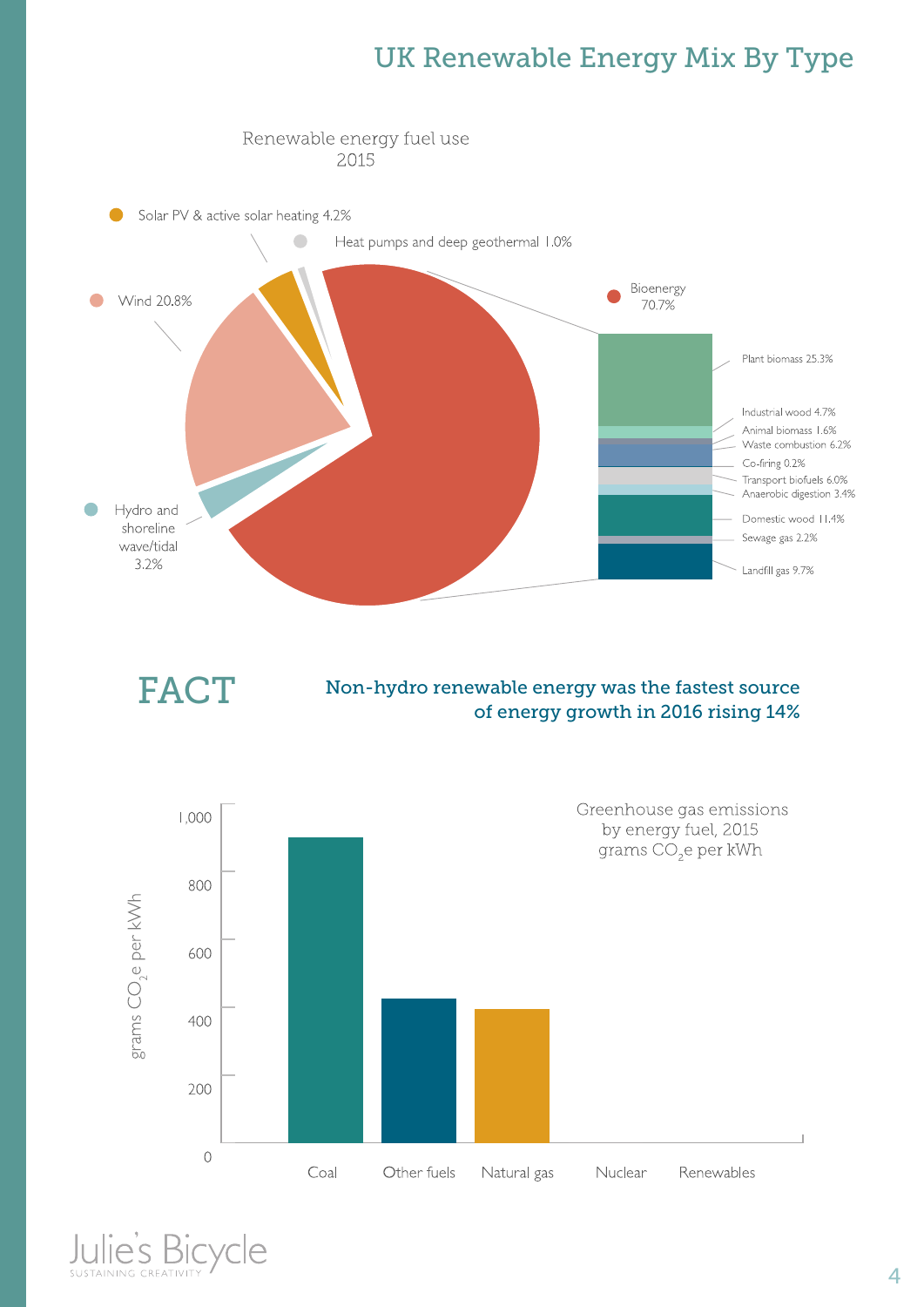

# Map of UK Renewables  $\sum$

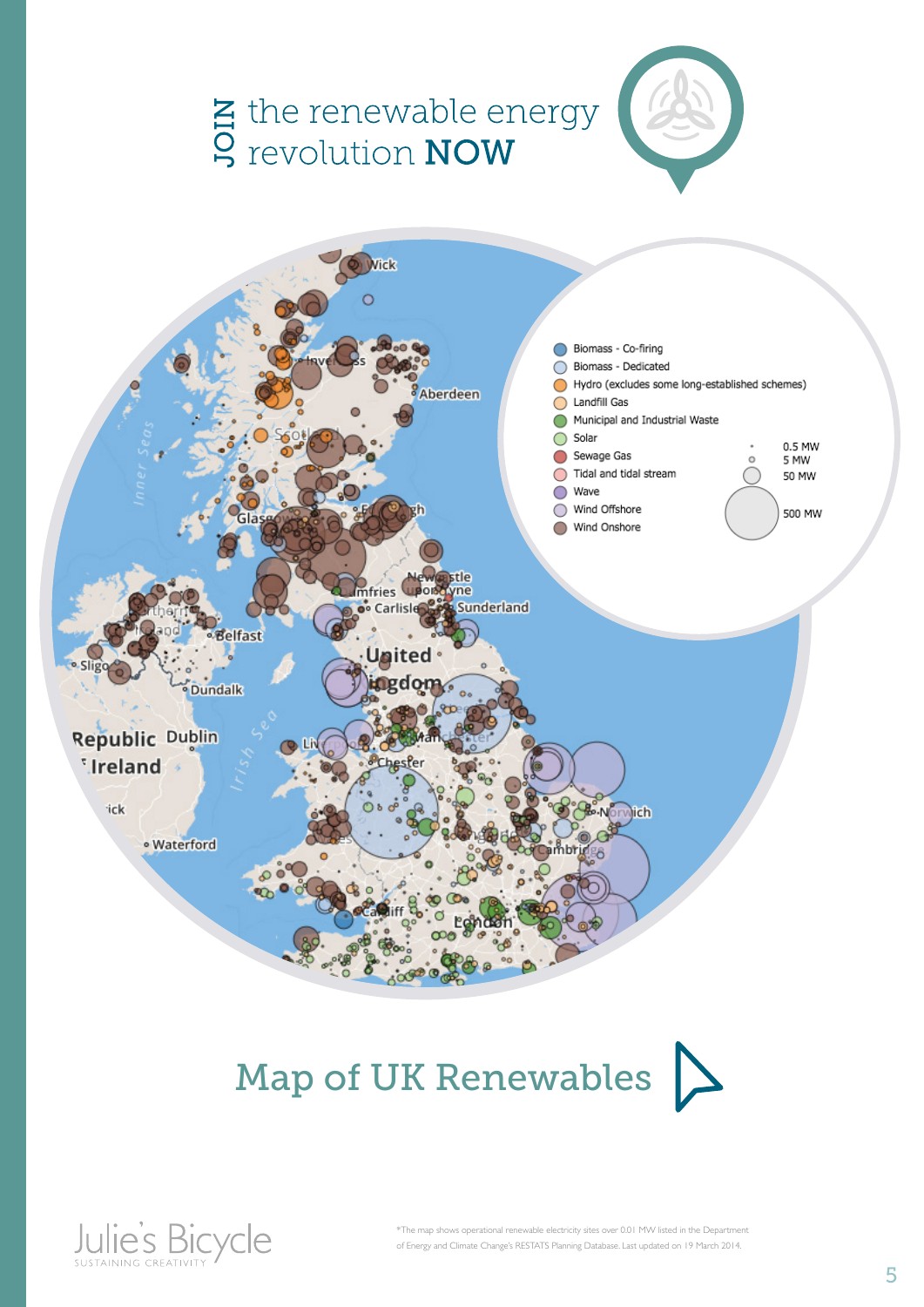# Renewable Energy Sources

Renewable energy sources are growing rapidly making renewable energy cheaper and more accessible than ever before. Its availability and scale depends on location, transmission lines and investment. This table presents the pros and cons of the most common sources of renewable energy.

| <b>Renewable Energy Source</b>                                                                                                                                                 | Pros                                                                                                                                                                                                                                        | Cons                                                                                                                                                                                                                                                                         |
|--------------------------------------------------------------------------------------------------------------------------------------------------------------------------------|---------------------------------------------------------------------------------------------------------------------------------------------------------------------------------------------------------------------------------------------|------------------------------------------------------------------------------------------------------------------------------------------------------------------------------------------------------------------------------------------------------------------------------|
| Anaerobic digestion<br>Organic matter is broken down to<br>produce biogas and bio-fertilisers<br>(e.g. food waste, sewage sludge,<br>crops, and agricultural residuals, etc.)  | Zero air or water pollution<br>٠<br>Consistent power source due to consistency<br>of waste<br>• Makes use of food waste recycling, farm and<br>sewage waste<br>Improves water quality<br>$\bullet$                                          | Expensive & time-consuming process<br>Currently cost-effective for large scale<br><b>facilities</b>                                                                                                                                                                          |
| <b>Biomass</b><br>Material from plants, trees and<br>other organic sources is burned to<br>produce power (e.g. wood waste,<br>oil crops, rapeseed, willow and<br>poplar, etc.) | Carbon neutral renewable energy source<br>$\bullet$ .<br>Range of feedstock options for producing<br>$\bullet$<br>energy<br>Can produce cleaner energy than fossil fuels<br>$\bullet$ .<br>• Make use of waste products                     | Expensive due to need to harvest, store<br>$\bullet$ .<br>and burn fuels<br>Requires extensive land, limiting UK<br>sourced biomass<br>• Competes with food production and other<br>land uses<br>Requires energy to produce the fuels<br>Produces local air pollution        |
| Geothermal<br>Water pumped through hot rocks<br>underground is used to heat<br>buildings or generate electricity<br>through steam                                              | Zero air or water pollution<br>$\bullet$ .<br>• Zero air or water pollution source with an<br>unlimited supply of energy<br>• Stable and predictable                                                                                        | High upfront costs for geothermal<br><i>infrastructure</i><br>Developments limited to selected areas<br>Produces sulphur dioxide and silica<br>$\bullet$ .<br>emissions<br>Potential issues with surface instability and<br>pipe corrosions                                  |
| <b>Hyrdroelectric Power</b><br>Water flowing through turbines<br>generates electricity                                                                                         | Zero air or water pollution<br>٠<br>Abundant supply of energy<br>٠<br>Easy storage in reservoirs<br>$\bullet$<br>Recreational benefits associated with dams                                                                                 | High upfront costs to build the dam<br><i>infrastructure</i><br>Restricted to certain locations<br>Dams can cause changes to watershed<br>Environmental problems include soil<br>$\bullet$<br>erosion and habitat loss for species<br>Affecting residential settlement areas |
| <b>Offshore Wind</b><br>Turbines located out at sea convert<br>the wind's kinetic energy into<br>electricity                                                                   | Zero air or water pollution<br>$\bullet$<br>Greater space available for large scale farms<br>٠<br>Greater wind supply reduces intermittency<br>$\bullet$<br><i>issues</i><br>Low aesthetic impacts compared to onshore<br>$\bullet$<br>wind | • More expensive than onshore wind to<br>develop<br>• Shallow water requirements make<br>developments limited to certain areas<br>Remote areas make grid connectivity a<br>$\bullet$ .<br>challenge                                                                          |
| Onshore Wind<br>Turbines located on land convert<br>the wind's kinetic energy into<br>electricity                                                                              | Zero air or water pollution<br>٠<br>One of the most affordable renewable<br>$\bullet$<br>energy sources<br>• Limited maintenance and inexpensive once<br><b>built</b><br>Generates income for landowners<br>$\bullet$                       | Intermittent and often location dependent<br>Generate noise pollution and have<br>aesthetic impact<br>Potential threat to local wildlife                                                                                                                                     |